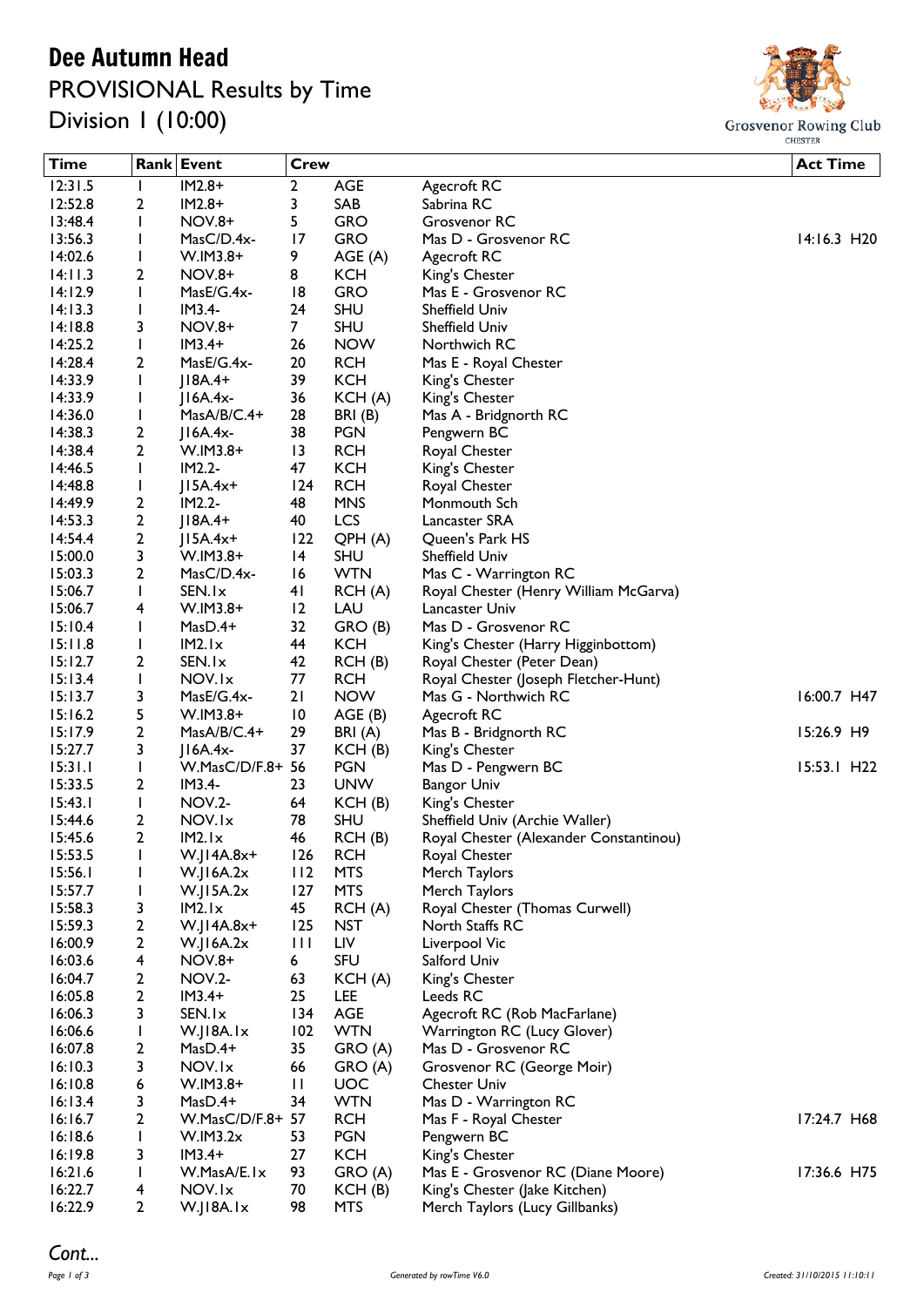## Dee Autumn Head PROVISIONAL Results by Time

Division 1 (10:00)



| <b>Time</b>        |                    | Rank Event                      | Crew      |                          |                                                     | <b>Act Time</b>           |
|--------------------|--------------------|---------------------------------|-----------|--------------------------|-----------------------------------------------------|---------------------------|
| 16:23.7            | $\mathbf{I}$       | W.MasB.2x                       | 85        | <b>BRD</b>               | <b>Bradford ARC</b>                                 |                           |
| 16:28.2            | 5                  | NOV.Ix                          | 69        | KCH(A)                   | King's Chester (Stanley Moir)                       |                           |
| 16:28.9            | 3                  | $J15A.4x+$                      | 123       | QPH(B)                   | Queen's Park HS                                     |                           |
| 16:30.9            | 6                  | NOV.Ix                          | 73        | MES(A)                   | Mersey RC (lan Marr)                                |                           |
| 16:32.7            | J.                 | W.I17A.2x                       | 103       | <b>GRO</b>               | Grosvenor RC                                        |                           |
| 16:35.1            | $\mathbf{I}$       | $W.IM2.4+$                      | 50        | <b>GRO</b>               | Grosvenor RC                                        |                           |
| 16:36.9            | $\mathbf{I}$       | W.JI7A.Ix                       | 110       | <b>WTN</b>               | Warrington RC (Eleanor Davies)                      |                           |
| 16:43.7            | 7                  | NOV.Ix                          | 7 I       | KCH(C)                   | King's Chester (Oliver Kidd)                        |                           |
| 16:45.5            | 2                  | W.JI7A.Ix                       | 108       | NOW(A)                   | Northwich RC (Beth Willford - Dutton)               |                           |
| 16:45.8            | 8                  | NOV.Ix                          | 67        | GRO (B)                  | Grosvenor RC (Thomas Gideonse)                      |                           |
| 16:46.7            | J.                 | W.IM3.Ix                        | 79        | <b>GRO</b>               | Grosvenor RC (Tanith Allwood)                       |                           |
| 16:53.4            | 9                  | NOV.Ix                          | 74        | MES(B)                   | Mersey RC (Carl Ayre)                               |                           |
| 16:55.6            | 3                  | $MasA/B/C.4+$                   | 30        | LIV                      | Mas C - Liverpool Vic                               | $17:21.6$ H <sub>26</sub> |
| 16:57.0            | 3                  | W.MasC/D/F.8+ 55                |           | <b>RUN</b>               | Mas C - Runcorn RC                                  |                           |
| 16:58.6            | 2                  | W.MasB.2x                       | 87        | LEE(B)                   | Leeds RC                                            |                           |
| 16:59.3            | 4                  | $MasE/G.4x-$                    | 19        | <b>REX</b>               | Mas E - Rex BC                                      |                           |
| 17:00.7            | 2                  | $W$ .JI7A.2x                    | 104       | <b>MTS</b>               | Merch Taylors                                       |                           |
| 17:01.4            | 3                  | $W$ .JI6A.2 $x$                 | $ $  4    | <b>NOW</b>               | Northwich RC                                        |                           |
| 17:03.2            | 2                  | W.JI5A.2x                       | 128       | <b>NST</b>               | North Staffs RC                                     |                           |
| 17:08.8            | 3                  | $W$ . $ 17A.1x $                | 105       | <b>GRO</b>               | Grosvenor RC (Lucy Tilston)                         |                           |
| 17:14.2            | $\mathbf{I}$       | W.JI6A.Ix                       | 2         | <b>WTN</b>               | Warrington RC (Rachel Ozsanlav-Harris)              |                           |
| 17:15.1<br>17:16.2 | 3                  | $W$ .JI $8A$ .Ix<br>W.MasC/E.2x | 0 <br>90  | <b>PGN</b><br><b>TRF</b> | Pengwern BC (Rebecca Barnes)<br>Mas C - Trafford RC |                           |
| 17:20.4            | J.<br>$\mathbf{I}$ | W.NOV.4+                        | 60        | LAU                      | Lancaster Univ                                      |                           |
| 17:26.7            | 3                  | <b>NOV.2-</b>                   | 65        | <b>MTS</b>               | Merch Taylors                                       |                           |
| 17:27.4            | 2                  | W.NOV.4+                        | 61        | <b>PGN</b>               | Pengwern BC                                         |                           |
| 17:30.4            | 2                  | W.MasC/E.2x                     | 89        | <b>NOW</b>               | Mas C - Northwich RC                                |                           |
| 17:35.1            | 3                  | W.MasC/E.2x                     | 91        | <b>HOL</b>               | Mas E - Hollingworth Lk                             | 18:43.1 H68               |
| 17:38.0            | 4                  | $W$ .JI $8A$ .Ix                | 95        | KCH (A)                  | King's Chester (Anna Willis)                        |                           |
| 17:38.9            | 3                  | W.NOV.4+                        | 62        | <b>SHU</b>               | Sheffield Univ                                      |                           |
| 17:39.0            | 4                  | W.MasC/E.2x                     | 88        | LEE                      | Mas C - Leeds RC                                    |                           |
| 17:39.2            | $\overline{2}$     | W.IM3.2x                        | 52        | <b>GLR</b>               | Gloucester RC                                       |                           |
| 17:40.8            | 5                  | W.JI8A.Ix                       | 99        | NOW(A)                   | Northwich RC (Jessica Swindells)                    |                           |
| 17:41.6            | 6                  | W.JI8A.Ix                       | 96        | KCH(B)                   | King's Chester (Frances Alcock)                     |                           |
| 17:41.7            | $\overline{10}$    | NOV.Ix                          | 68        | <b>IRO</b>               | Ironbridge (James Crone)                            |                           |
| 17:42.4            | $\mathbf{H}$       | NOV.Ix                          | 75        | PGN(A)                   | Pengwern BC (Gary Edwards)                          |                           |
| 17:42.9            | 2                  | $W.IM2.4+$                      | 51        | <b>IRO</b>               | Ironbridge                                          |                           |
| 17:48.2            | 4                  | IM2.1x                          | 43        | <b>BRD</b>               | Bradford ARC (Dominic McGlinchey)                   |                           |
| 17:49.2            | 12                 | NOV.Ix                          | 72        | KCH(D)                   | King's Chester (Matthew Reece-Jones)                |                           |
| 17:50.0            | 4                  | $W$ .JI6A.2 $x$                 | 113       | <b>NST</b>               | North Staffs RC                                     |                           |
| 17:54.8            | 2                  | W.JI6A.Ix                       | 120       | <b>NOW</b>               | Northwich RC (Imogen Wolstencroft)                  |                           |
| 17:55.6            | 4                  | W.JI7A.Ix                       | 109       | NOW (B)                  | Northwich RC (Anya George)                          |                           |
| 17:56.8            | 7                  | W.JI8A.Ix                       | 97        | LIV                      | Liverpool Vic (Kay Shimmin)                         |                           |
| 17:57.3            | 3                  | W.JI6A.Ix                       | 116       | KCH (A)                  | King's Chester (Isabel Beardwood)                   |                           |
| 18:01.1            | L                  | $W$ .JI $5A$ .Ix                | 133       | LIV                      | Liverpool Vic (Millie Carter)                       |                           |
| 18:06.4            | 2                  | W.IM3.Ix                        | 83        | <b>RUN</b>               | Runcorn RC (Bethan Royles)                          |                           |
| 18:08.9            | 3                  | W.IM3.Ix                        | 80        | <b>KCH</b>               | King's Chester (Rebekah Hagan)                      |                           |
| 18:11.2<br>18:12.8 | 4<br>5             | W.NOV.4+                        | 59<br>115 | <b>UNW</b><br><b>RCH</b> | <b>Bangor Univ</b>                                  |                           |
| 18:16.9            | 4                  | W.JI6A.2x<br>W.IM3.Ix           | 84        | <b>CSH</b>               | Royal Chester<br>Sheffield City (Ciara O Hagan)     |                           |
| 18:17.3            | 3                  | W.MasB.2x                       | 86        | LEE $(A)$                | Leeds RC                                            |                           |
| 18:20.3            | 4                  | W.JI6A.Ix                       | 119       | <b>NST</b>               | North Staffs RC (Sara Cruttenden)                   |                           |
| 18:28.6            | 5                  | W.IM3.Ix                        | 82        | LEE $(B)$                | Leeds RC (Eleanor Myles-Hook)                       |                           |
| 18:30.8            | 2                  | $W$ .JISA.Ix                    | 129       | <b>HOL</b>               | Hollingworth Lk (Hannah Lowe)                       |                           |
| 18:46.1            | 5                  | W.JI7A.Ix                       | 107       | KCH(B)                   | King's Chester (Emily Letton)                       |                           |
| 19:00.2            | 3                  | $W$ .JISA.Ix                    | 3         | <b>RCH</b>               | Royal Chester (Eleanor McQuair)                     |                           |
| 19:00.2            | 6                  | W.JI7A.Ix                       | 106       | KCH (A)                  | King's Chester (Eleri Reece-jones)                  |                           |
| 19:04.6            | 4                  | W.JI5A.Ix                       | 130       | <b>KCH</b>               | King's Chester (Tasmin Feakes)                      |                           |
| 19:08.7            | 6                  | W.IM3.Ix                        | 81        | LEE $(A)$                | Leeds RC (Katherine Sharp)                          |                           |
|                    |                    |                                 |           |                          |                                                     |                           |

## *Cont...*<br>Page 2 of 3